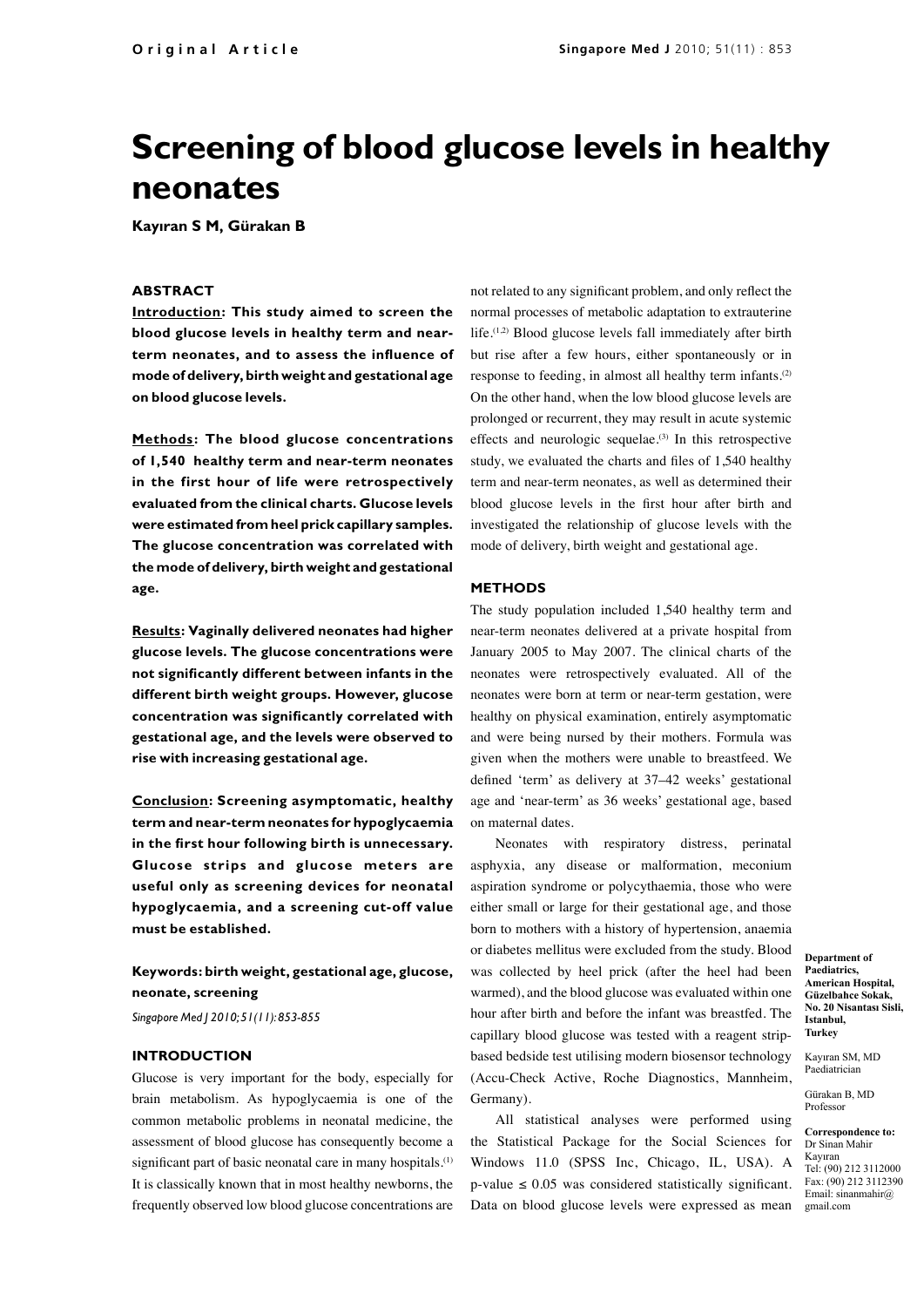| <b>DILTIL MEITH'</b>       |                    |                                                 |
|----------------------------|--------------------|-------------------------------------------------|
| Birth weight (g)           | No. of<br>neonates | Mean blood<br>glucose level<br>$\pm$ SD (mg/dl) |
| $\geq$ 2.500 $-$ 3.000     | 322                | $49.9 \pm 12.5$                                 |
| $\geq$ 3.000 - < 3.500     | 754                | $49.8 \pm 11.4$                                 |
| $\geq$ 3.500- $\leq$ 4.000 | 464                | $50.8 \pm 12.3$                                 |

**Table I. Comparison of blood glucose levels according to birth weight.**

 $p = 0.493$ 

SD: standard deviation

**Table II. Comparison of blood glucose levels according to gestational age.**

| Gestational age (wk) | No. of<br>neonates | Mean blood<br>glucose level<br>$\pm$ SD (mg/dl) |
|----------------------|--------------------|-------------------------------------------------|
| $36 - 37$            | 220                | $46.6 \pm 9.7$                                  |
| $38 - 39$            | 1.270              | $50.1 \pm 11.8$                                 |
| $\geq 40$            | 50                 | $58.6 \pm 14.1$                                 |

 $p < 0.001$ 

SD: standard deviation

± standard deviation (SD). Kolmogorov-Smirnov test was employed for analysing the distribution of data, Levene F test was used for examining the homogeneity of variances, and the one-way ANOVA and independent samples *t*-test were applied for further analysis. Tukey's b test was used for the results of parametric tests that exhibited significant differences as well as to determine the groups showing significant differences.

## **RESULTS**

Blood glucose was determined in each of the 1,540 neonates in the first hour of life. A total of 225 infants were born vaginally, while 1,315 were delivered by caesarean section, with a male to female ratio of 659:881. This high rate of caesarean section in our hospital may be due to the attitudes of pregnant women and obstetricians regarding caesarean section. The mean blood glucose level for the whole study group was  $50.2 \pm 12.0$  mg/dl and the birth weight was  $3,319 \pm 12.0$ 206 g. A subgroup of 87 neonates, who were all healthy and had appropriate gestational ages, were found to have low glucose levels  $\langle \langle 36 \rangle$  mg/dl). On analysis, no significant differences based on the different birth weight and gestational age categories were observed for this subgroup of neonates. Vaginally delivered infants were found to have a significantly higher mean blood glucose concentration (59.1  $\pm$  14.3 mg/dl) compared with those delivered via caesarean section  $(48.5 \pm 10.6$ mg/dl) ( $p < 0.001$ ). The infants were categorised into three groups based on their birth weights (Table I). Glucose concentrations were not significantly different between infants in the different birth weight groups ( $p \ge$ 0.05). Based on gestational age, the infants were divided into three groups (Table II). A statistically significant difference was found between the mean blood glucose levels of babies who were born at 36–37 weeks and 38– 39 weeks gestational age, those born at 36–37 weeks and  $\geq$  40 weeks gestational age, and those born at 38–39 weeks and  $\geq 40$  weeks gestational age ( $p < 0.001$ ). The blood sugar level was observed to rise with increasing gestational age.

## **DISCUSSION**

At birth, the umbilical venous plasma glucose is at 60%–80% of the maternal venous plasma glucose concentration. There is a rapid decline in plasma glucose concentration in the first 30–60 minutes after birth, followed by a rise which reaches a steady level by 2–4 hours.<sup>(3,4)</sup> The accurate measurement of blood glucose levels is essential in the diagnosis of hypoglycaemia. Glucose reagent strips, considered a screen or an estimate, are often used in newborn nurseries.<sup>(3)</sup> In these neonates, glucose measurements are usually monitored at the bedside using glucose meters. In addition to requiring only a small amount of blood compared to laboratory glucose testing, they provide immediate quantitative results, allowing for more rapid intervention when required. Screening of all the neonates for blood glucose values after birth was conducted until the end of our study. Cornblath et al reported that measurements using glucose meters are not as accurate as those taken using laboratory methods, and confirmation of low levels are necessary for the diagnosis of neonatal hypoglycaemia.<sup>(5)</sup> Therefore, in our study, these strips were only used for screening purposes. Any abnormal values after breastfeeding were confirmed by accurate laboratory measurement.

Much controversy and confusion have surrounded the definition of hypoglycaemia.<sup>(3)</sup> For example, Koh et al demonstrated that the definition varied widely not only among standard paediatric textbooks but also among neonatologists, with values given ranging from below 18 mg/dl to below 72 mg/dl. $^{(6)}$  In the current study, the lowest value was 20 mg/dl, while the highest was 97 mg/dl. It is suggested that in an asymptomatic baby and in babies at risk for hypoglycaemia (irrespective of gestational age), plasma glucose values < 36 mg/dl should warrant close monitoring and intervention if the value remains below that level.<sup>(7)</sup> Therefore, the threshold value of 36 mg/dl was used in our study.

87 of the blood samples were below the threshold value, and as such, these babies were given their mother's milk as soon as she was able to breastfeed. The bedside tests of the 87 babies were confirmed by laboratory